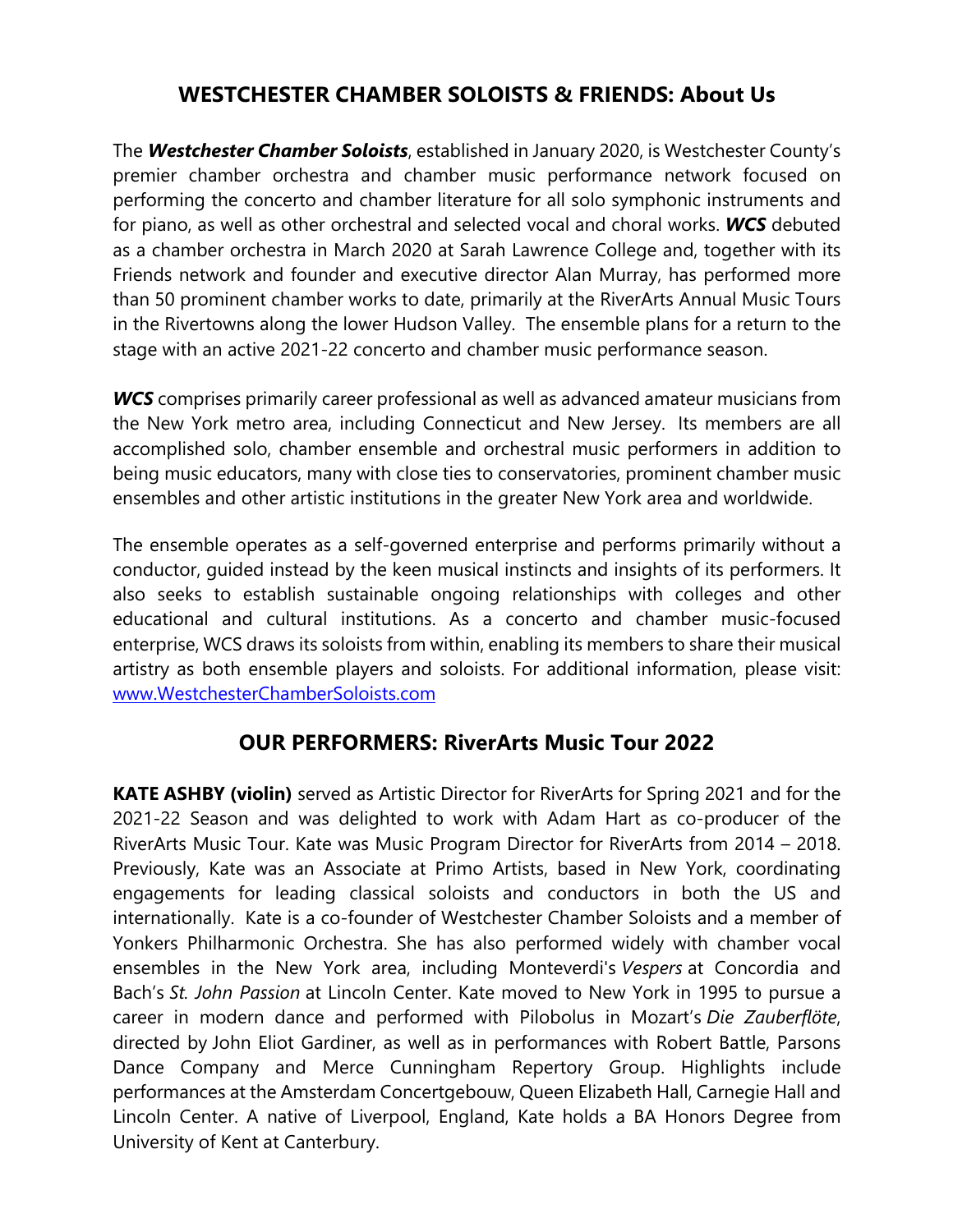**JOYCE BALINT (violin, mandolin)** has been the mandolin soloist with the Metropolitan Opera Orchestra since l974. One of the country's foremost classical mandolinists, she has performed many solo recitals and orchestral performances, including the Paris Opera, Dallas Opera, and the Boston Symphony. As a violinist, she has been an active free-lance performer in the New York metropolitan area, including the MET Opera, the Caramoor Festival Orchestra, the Westchester Symphony, and several opera companies. She currently performs with the Amore Opera in New York City. She also performed duo recitals with her late husband Sandor Balint, as the Balint Duo. "Joyce Balint Shines in a String Recital" was the headline in the New York Times of her Carnegie Recital Hall debut where it said her playing of the mandolin "came close to the ideal" and she played with a "musicianly verve" on the violin. Ms. Balint resides in Bronxville and is on the faculty of the Mozartina Musical Arts Conservatory in Tarrytown.

**JEFFREY CHASNOW (violin)** has performed with orchestras and chamber groups for many years. He studied at Juilliard's pre-college program and has performed with chamber groups at Harvard and the University of Chicago, in the Washington DC area as part of the Friday Morning Music Club and with a variety of groups more recently in Westchester County and in Connecticut. Jeff is the chief regulatory counsel at Pfizer and lives in Westport, CT.

**JOSHUA DANIELS (violin)** has played professionally with the Greenwich Symphony, Westchester Symphony, Chappaqua Orchestra, Bridgeport Symphony and Ridgefield Symphony. He has also been a frequent participant at summer festivals, including Camp Greenwood, Downeast Chamber Music Center, Aspen Music Festival, Manchester Music Festival and the Los Angeles Philharmonic Institute. Joshua began his violin studies at age 4 with Alfred Garson in Montreal, and he continued his studies with Louise Behrend at the School for Strings in NYC and subsequently with Louise Behrend at the Julliard Pre-College division and with Stanley Bednar at the Manhattan School Pre-College Division. He attended the College Conservatory of Music (CCM) at the University of Cinncinnati, studying with Conny Kiradjieff and Makoto Kaneshiro. Joshua was a member of National Orchestral Association (NOA), a professional training orchestra, while studying with Makoto Kaneshiro and Dorothy Delay at Sarah Lawrence College, and he earned BFA and MFA degrees at SUNY Purchase studying with Yuval Waldman and Daniel Phillips, subsequently continuing his studies with Chin Kim.

**DOROTHY DARLINGTON (oboe/English horn)** was born in New York City but spent about half her upbringing in Lake Placid where she began her oboe studies. She holds three degrees in music and has performed with the Costa Rica, Savannah, Jacksonville and Atlanta Symphonies, after which she joined the US Marine Band known as "The President's Own" for 6 years for White House duties and tours to Europe under President Reagan. Finding the military commitment too intensive to consider starting a family, she freelanced with Wolf Trap, the National Symphony (at Kennedy Center) and the Washington Bach Consort among others, as well as a serving as a long-term alternate with the New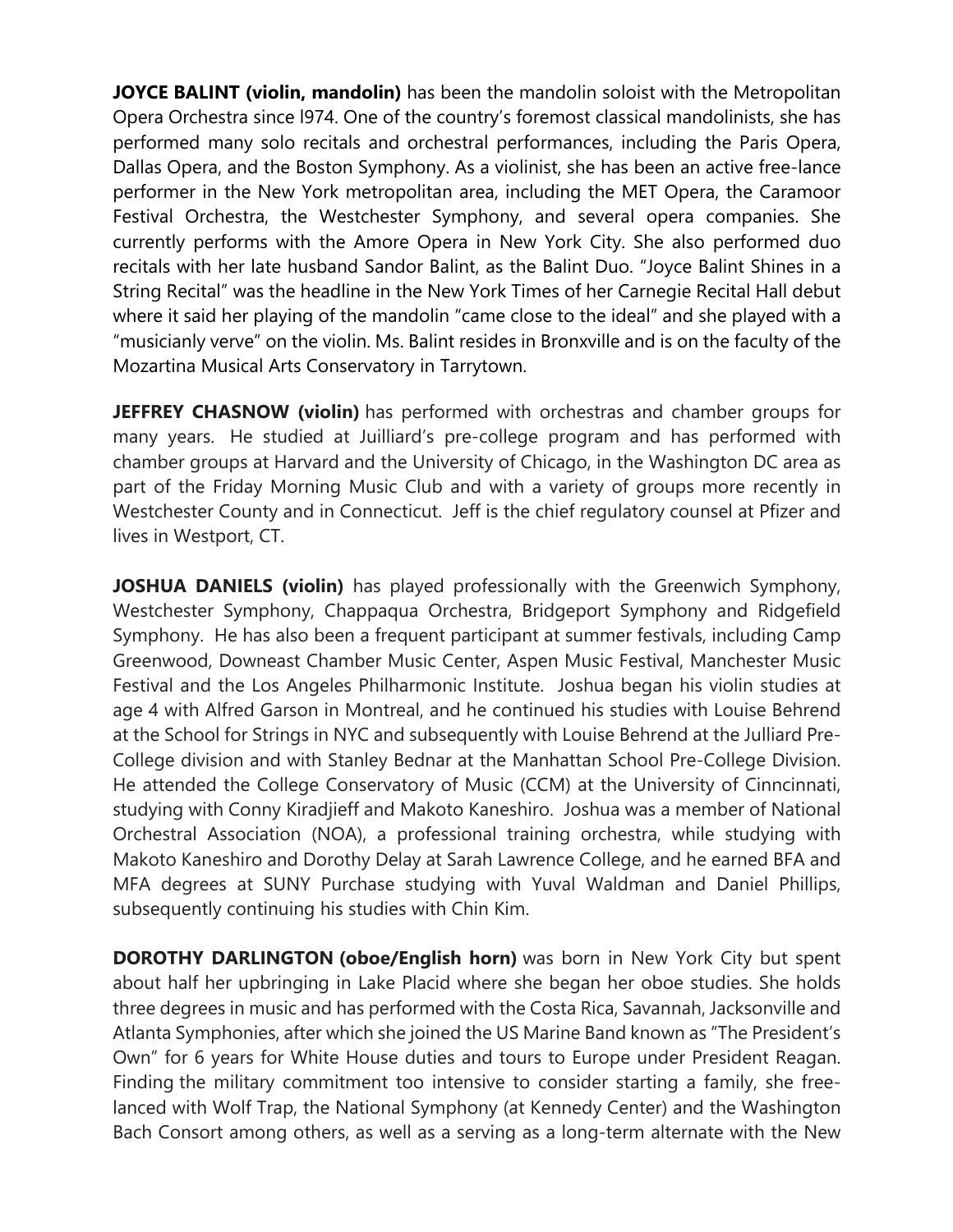York Philharmonic. Dorothy has been a member of the Ridgefield Symphony for 35 years and recently performed for an entire weekend in Carnegie Hall. She has two sons, age 29 and 25, and she thinks they are the best thing that ever happened to her!

**ROSEMARY DELLINGER (bassoon)** studied bassoon performance at SUNY Purchase and Yale School of Music. She played principal bassoon with La Orquesta Sinfónica de Maracaibo, Venezuela for four years after completing her musical studies. She holds two advanced degrees in Multicultural education and Spanish from Fairfield University and the University of Salamanca, Spain. Ms. Dellinger plays with the American Chamber Orchestra, the Westchester Chamber Soloists, and frequently plays with other groups in the greater CT area. She is a member of two active woodwind quintets - Madera Winds and Continuo Winds. A retired Spanish teacher, she resides in Norwalk with her husband.

**REBECCA ECKFELD (violin)** is a graduate of the Eastman School of Music, where she studied violin with Millard Taylor and viola with Francis Tursi. She has been a member of the Rochester Philharmonic, the Fort Worth Symphony and Opera, the Oklahoma Symphony, the Dallas Symphony and Ballet, the Opera Classics of New Jersey, the Stamford Opera, the New Hampshire Music Festival, and the Opera Orchestra of New York. Currently, she is a member of the Queens Oratorial Society Chamber Orchestra, the Chamber Orchestra of the Sacred Music Society of Forrest Hills, the Chappaqua Orchestra, and the St. Thomas Orchestra. She has also performed numerous chamber music recitals with the Frohlich-Eckfeld Duo, the Eckfeld Duo, the Trio D'Été, and the Wilderness Quartet. In addition to performing, she has a studio of private violin and viola students.

**MONICA GERARD (viola)** has performed with the Brooklyn Philharmonic, Orchestra of St. Luke's, American Composer's Orchestra, Westchester Philharmonic, American Ballet Theater, Stamford Symphony, and New Jersey Symphony. As a baroque violist, she has performed and recorded with the Hanoverian Ensemble. She has served on the faculties of the Hoff-Barthelson Music School and Hudson River School of Music and currently maintains a large private studio of viola and violin students. Her primary teachers have included Raphael Hillyer, Jesse Levine, Karen Tuttle, Kim Kashkashian, and Hatto Beyerle. Ms. Gerard holds a Bachelor of Arts in Music from Yale College, a Master of Music in Viola from the Yale School of Music and studied as a Fulbright Scholar at the University of Music and Performing Arts in Vienna, Austria.

**SILVIA PADEGS GRENDZE (violin)** is a freelance performer and violin teacher and Rivertowns native, raised in Hastings. She began violin studies at age 3, studying with disciples of Dr. Suzuki in Hastings, and received her Bachelor of music degree from Manhattan School of Music studying with Erick Friedman and Burton Kaplan. Silvia is on the Suzuki Violin Faculty of Music Conservatory of Westchester. Through MCW, Silvia is also the Outreach Violin teacher for the Greenburgh USDF Elementary Schools' String Program. As a violinist, Silvia has been freelancing primarily on the East coast, playing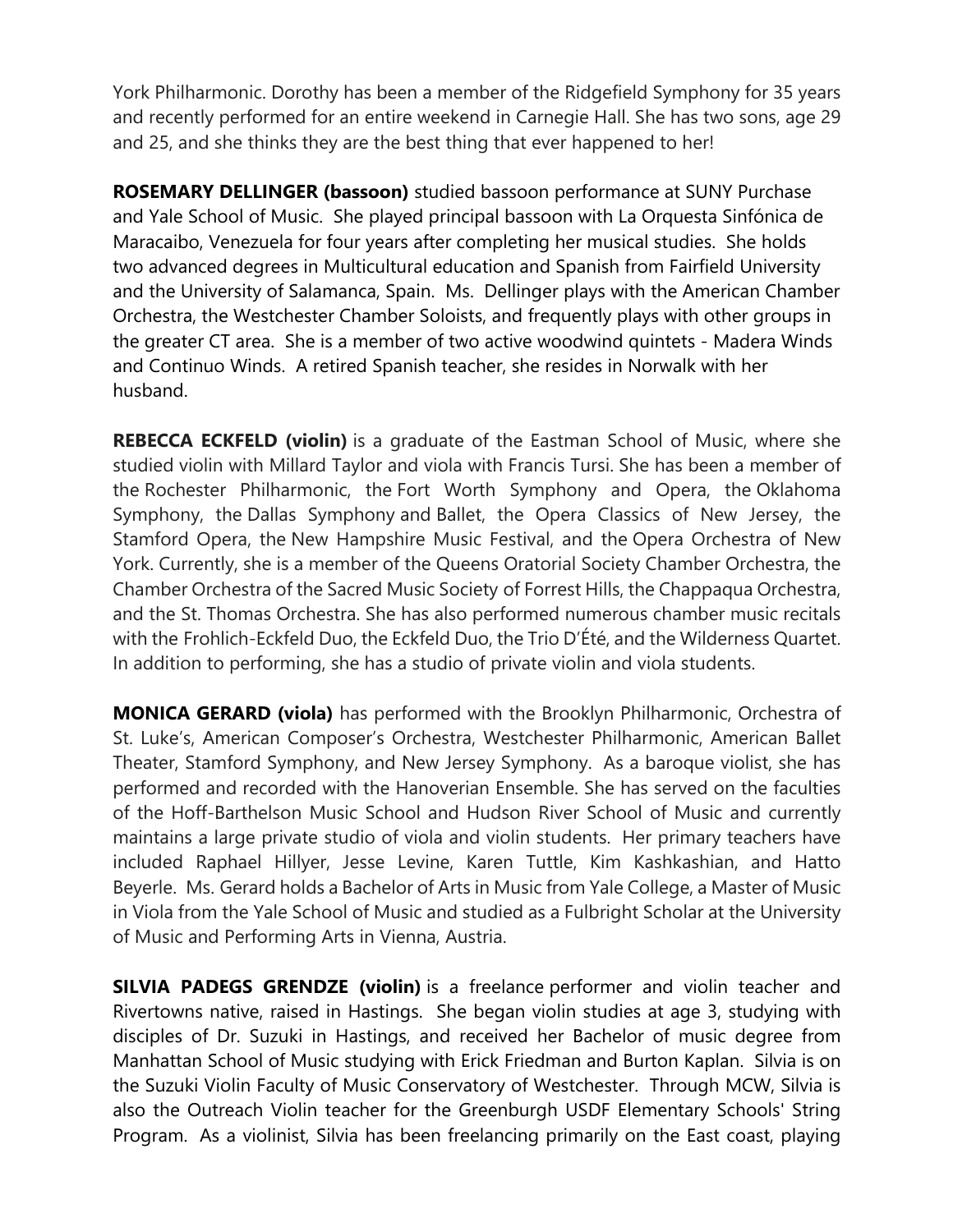with orchestras and ensembles of various sizes in cities from Boston to Charleston. Silvia has been Concertmaster, Assistant Concertmaster and Principal 2nd for a number of orchestras. She is currently a core member of both Ridgefield Symphony Orchestra and Waterbury Symphony Orchestra. She also has sung professionally with choirs and is currently assistant conductor of the NY Latvian Concert Choir, a choir specializing in performing new cantatas. Silvia has played in major music centers such as Alice Tully Hall, Carnegie Hall, the Kennedy Center and Boston's Symphony Hall and continues to perform internationally in such countries as Canada, Austria, Germany, Italy, Latvia, Venezuela, and Australia. Silvia currently resides in Irvington, NY and performs on a 1864 Samuel Nemessanyi violin.

**AMY HERSH (flute)** has an active career that combines her love of chamber music, orchestral performance and teaching. The New York Times has written that Ms. Hersh "...plays the flute...with directness and an ear for subtlety." She began her career playing flute and piccolo in the Mexico City Philharmonic and since then has performed with many ensembles, including the NJ Symphony, Long Island Philharmonic, New York Gilbert and Sullivan players, and with various Broadway pit orchestras. She currently plays with the St. George's Choral Society and Hudson Valley Philharmonic and is a member of chamber ensembles The Virtuosi Woodwind Quintet and the Cara Quartet. Ms. Hersh made her New York debut at Carnegie's Weill Hall as an Artist's International-winning member of the "Venus Trio", a group of flute, harp, and mezzo-soprano. She was also a winner of the NY Flute Club competition, performing in CAMI Hall. She earned Bachelors and Masters degrees from the Manhattan School of Music, and attended international programs in Nice, France and Canada, studying with Alain Marion and Robert Stallman. Her teachers have included Carol Wincenc, Harold Bennett, and Harvey Sollberger. She is an advanced level Suzuki flute teacher and teaches at the Hackley School in Tarrytown and at her home studio.

**DANIEL HOPPE (cello)** has been engaged with the art of teaching for over a decade. Steeped in the traditions of Suzuki Talent Education and The Alexander Technique (AT), his pedagogy emphasizes the inherent potential of every individual to learn and grow. He studied at Carleton College and the Boston Conservatory and completed a masters in orchestral conducting and a doctorate in cello performance at the University of Kentucky. Daniel shares his passion and experience through individual and group lessons, public performances, and workshops. He has played at the SXSW festival, Carnegie Hall, and street corners. He has taught at Centre College, the Music Institute of Chicago, and his living room. No matter the setting, Daniel fosters a nurturing environment that emphasizes genuine connection. He is currently teaching cello and the Alexander Technique from his home studio, The Hopemark Hearth, in Tarrytown, NY.

**LORI HOROWITZ (violin)** began her musical training at the Westchester Conservatory of Music with Gabriel Banat. As a high school senior, she embarked on a foreign exchange program to Brazil, and served as a volunteer member of the São Paolo State Symphony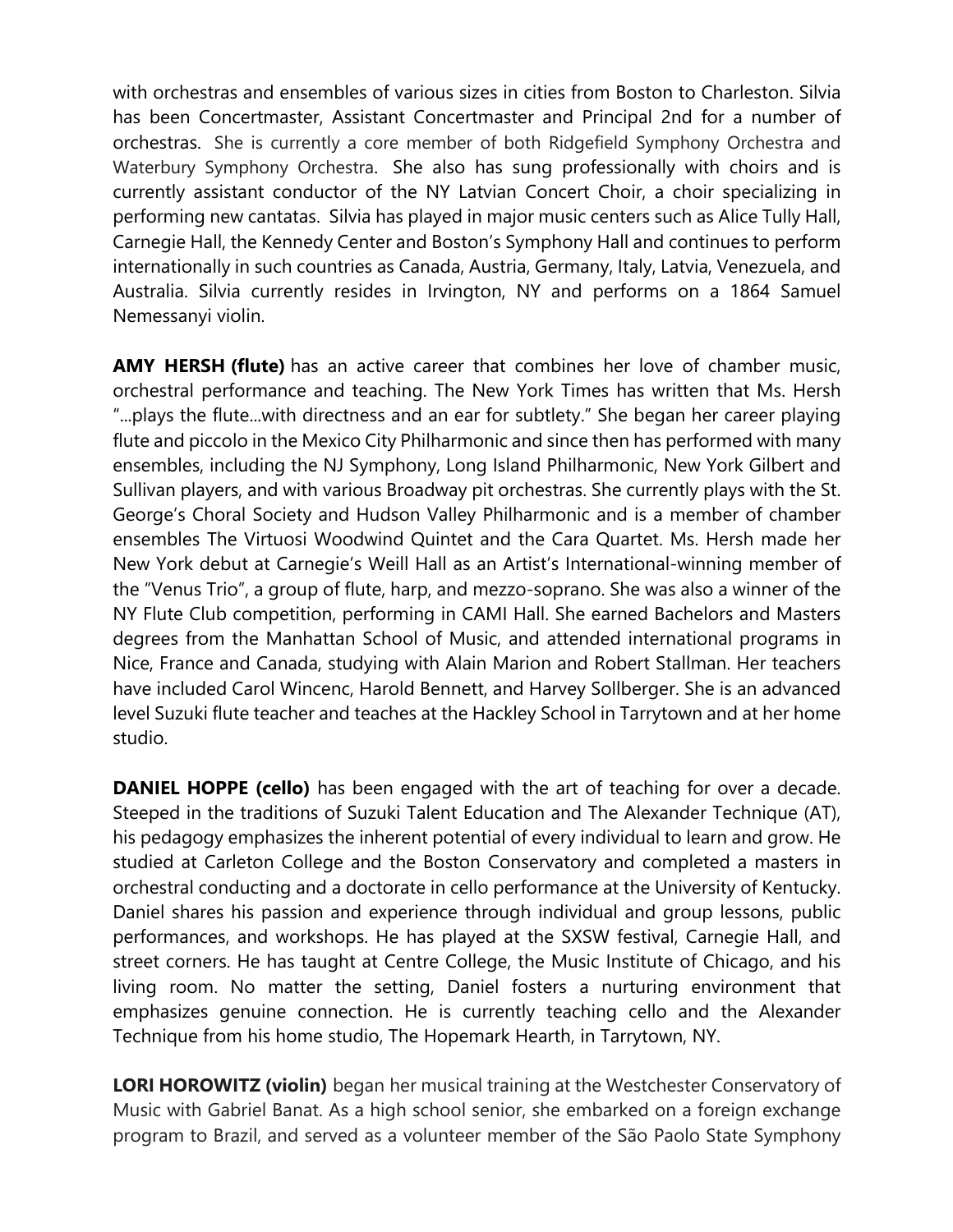Orchestra. Lori continued her musical studies at Oberlin College before embarking on a medical career. While in medical school she was a founding member of, and soloist with, the Albert Einstein Symphony Orchestra. During her medical and post-medical training, she also performed with the Riverside Orchestra, the New Amsterdam Symphony, The 92<sup>nd</sup> Street Y Orchestra, and the Bronx Chamber Orchestra. Since settling back in Westchester, Lori has enjoyed a longstanding involvement with the St. Thomas Orchestra and serves as their concertmaster. She also plays with The Chappaqua Orchestra, now known as Orchestra 914. In 2013 Lori returned to school to pursue her musical studies more formally at Purchase College where she earned a Performer's Certificate and a Master's Degree in Violin Performance. She enjoys performing in chamber music concerts around the county, including with the River Arts Music Tour and as a member of the Upland Quartet. When not playing her violin, Lori maintains a practice of Child & Adolescent Psychiatry.

**PETER HUITZACUA (French horn)** originally from Southern California, earned a Bachelor of Music in orchestral performance at the Boston Conservatory. He completed a Master of Arts in Performing Arts Administration and in Chamber Music at New York University. As a freelance musician, he has played with various chamber and orchestral ensembles in New York City. As an administrator, he has held positions at NYU, Lincoln Center, and private production companies. Currently, he is the Senior Manager of Accessibility and Operations at Carnegie Hall.

**SETH JACOBS (cello)** studied with Donald McCall, Alexander Goldfield, and William Klenz and has appeared with a number of Westchester-based chamber music groups and orchestras. This is his fourth year performing in the RiverArts Music Tour. Seth lives in Cortlandt Manor with his wife, pianist Cynthia Peterson.

**JONATHAN KANTOR (cello)** began cello studies, age 7 as a student of Seymour Benstock, and attended the Banff Festival, where his lifelong interest in chamber music began. He is a longtime member of the Saint Thomas Orchestra and has also played with Westchester Collegium and Chappaqua Orchestra. Jon is a former board member of the American Symphony Orchestra and Westchester Conservatory of Music, as well as USI, Inc., Continental Casualty Company and American Casualty Company, and he is currently a board member of the Saint Thomas Symphony. He holds degrees from Brown University (1976) and Columbia Law School (1980) and made his career as partner at law firm Shea & Gould and as Executive Vice President and General Counsel at CNA Financial Corporation. Jon is currently General Counsel at Bowhead Specialty Underwriters.

**LAURA MACBETH (violin)** studied violin at Interlochen National Music Camp during high school, and with Nancy Cirillo at Wellesley College and later with Kyung Chee at the University of Washington. She has performed with many orchestras and chamber groups over the years, including the Tacoma Symphony Orchestra, the Northwest Mahler Festival Orchestra, and the Park Avenue Chamber Symphony of Manhattan. As soloist, Laura has performed J.S. Bach's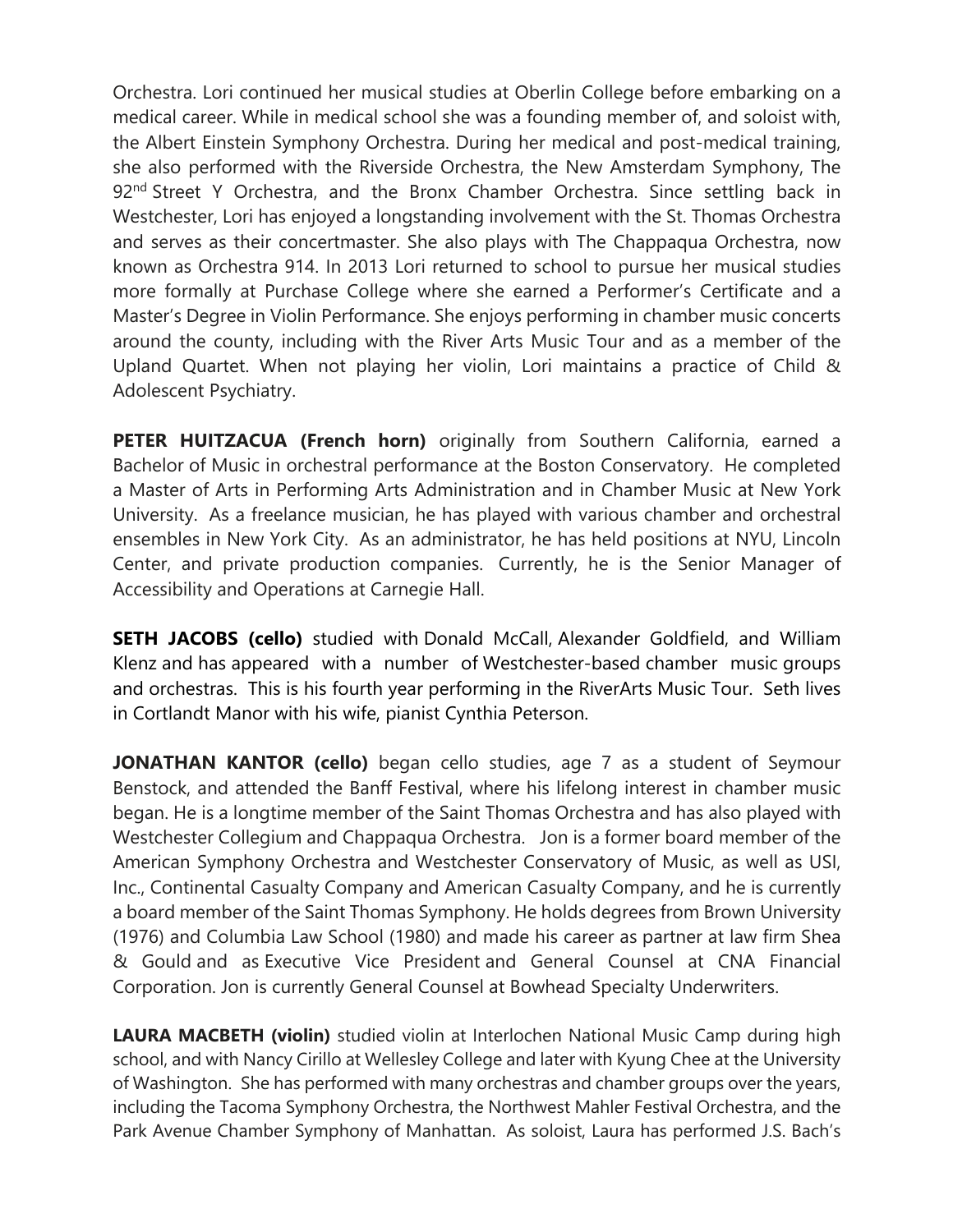A minor violin concerto and the trio version of Stravinsky's L'Histoire du Soldat with New York City's Chamber Orchestra of Science and Medicine. She works as a pediatrician at WestMed Medical Group in Rye.

**ALAN MURRAY (piano)** has appeared extensively in solo and chamber music recitals and as concerto soloist with symphony orchestras in the US and Europe, performing over 50 of the great piano concertos of Bartók, Beethoven, Brahms, Chopin, Dvorák, Franck, Gershwin, Grieg, Liszt, Mozart, Prokofiev, Ravel, Rachmaninoff, Saint-Saëns, Scriabin and Tchaikovsky. In 2020, Alan performed and video-recorded as a "Live-at-Home" broadcast series the complete cycle of Mozart's solo piano concertos. Alan is also founder and Executive Director of the Westchester Chamber Soloists (WCS), which debuted as a chamber orchestra in March 2020 at Sarah Lawrence College and has performed over 50 major chamber music works since inception; WCS is currently preparing to return to the concert stage for an active 2022-23 performance season. Alan has also performed at Lincoln Center and Carnegie Hall in NYC. A dedicated chamber musician, this year marks his fifth all-afternoon appearance as host and performer in RiverArts Annual Music Tour, the last four of which have focused on masterpieces of the chamber music repertoire. As a recital soloist, he has performed in public the complete cycles of major works by Chopin, Schumann, Debussy, Ravel and J.S. Bach as well as Beethoven's *32 Piano Sonatas* and *Diabelli Variations*, and major works by the Spanish masters Albéniz (*Iberia*), Granados (*Goyescas*) Rachmaninoff, Brahms, Schubert, Liszt and others. His professional career has focused on corporate finance and insurance risk analytics, currently as an executive with the AM Best Company, and previously held management-level positions at Moody's Investors Service and American International Group. He holds a degree in physics and languages from Cornell University, where he also received a special *University Award* for distinguished piano soloist. Alan resides in Hastings-on-Hudson, NY with his wife Amada, daughter Celia and Cavalier King Charles spaniel Lizzy. For information on his studio, teaching activities, performance schedule, recorded live concerto and chamber music performances, and press coverage, visit: *www.Studio-Hollywood.com*.

**LIZ NILSEN-BAUMWOLL (viola)** has performed with the Albany Symphony, Hudson Valley Philharmonic, Manhattan Chamber Orchestra and the New York Gilbert & Sullivan Players. She is also a founding member of the Rivertown String Quartet. Liz earned her Bachelors of Fine Arts degree at SUNY Purchase (now Purchase College), and a Masters of Fine Arts at the Mannes College of Music. She also has a Masters in Teaching from Lehman College (CUNY) and Suzuki Teacher Certification from the School for Strings. She studied with notables Emanuel Vardi, Karen Ritscher, Burton Kaplan, and Joey Corpus, and is herself a former faculty member of the Hudson River School of Music, Hoff-Barthelson Music School, the 92nd Street Y, and Greenwich Public Schools. For more information, and for her string quartet's concert schedule, visit www.rivertownstringquartet.org

**ENID BLOUNT PRESS (clarinet)** has a diverse musical career performing and teaching in the New York area. She has performed in classical settings at many of the major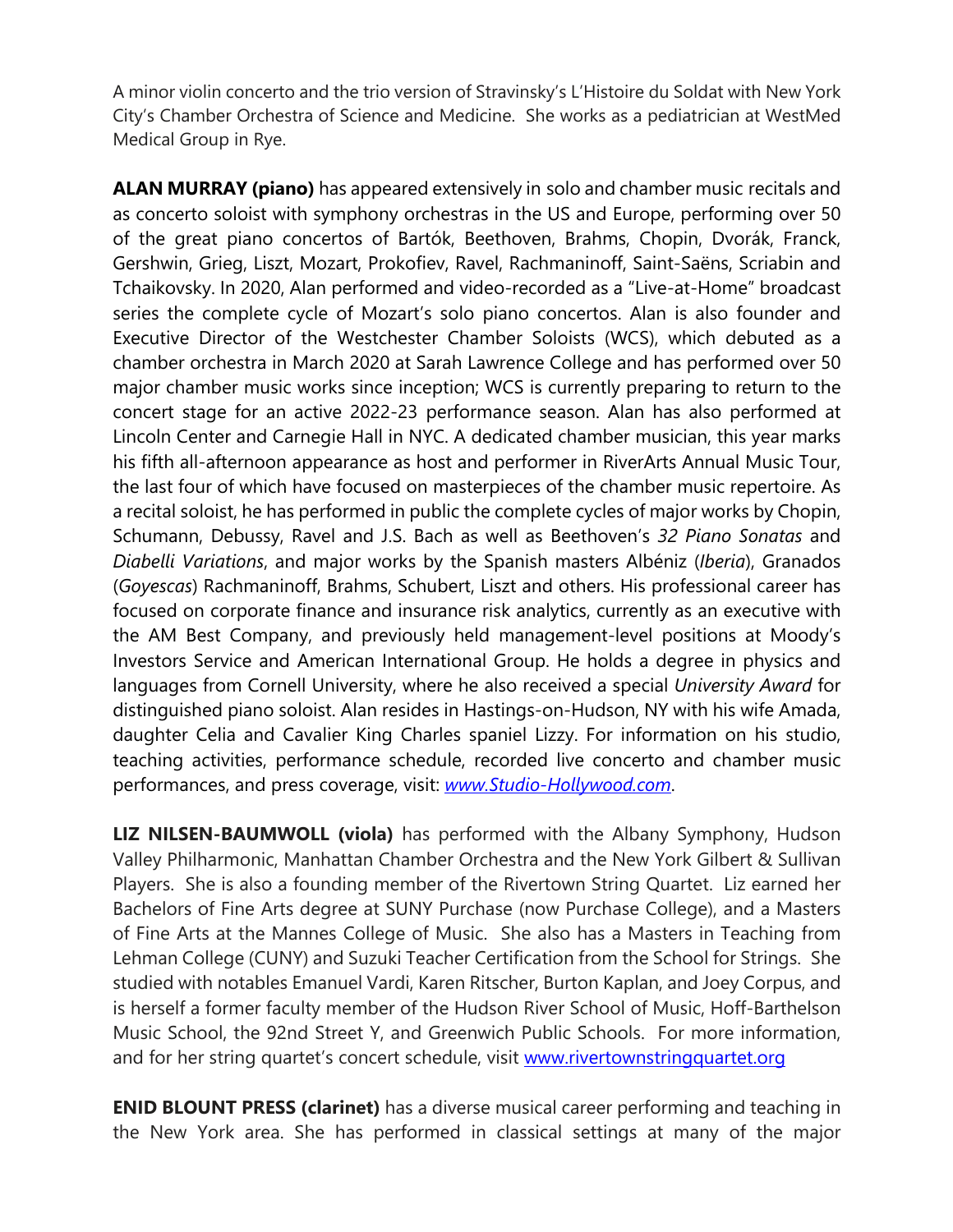performance halls in New York: Carnegie Hall, Lincoln Center, Merkin Recital Hall, as well as at numerous other national and international music venues. A founding member and clarinetist/bass clarinetist of the progressive chamber rock group Angels in the Chamber, Enid also enjoys teaching clarinet, saxophone and piano. She lives in New Rochelle with her family.

**ALAN SCHAFFER (clarinet)** received a Bachelor of Science in Engineering degree from Duke University, where he also studied under Jimmy Gilmore, principal clarinetist of the NC Symphony. He earned his MD degree from Tulane University, followed by a residency and pulmonary fellowship, after which he resumed chamber music activities at the 92nd Street Y's amateur chamber music program during his Critical Care Fellowship. Alan has participated in the Alaria Chamber Ensemble for the past decade, having performed all of the major clarinet sonatas and most of the major chamber works for clarinet. He appeared as soloist in Mozart's Clarinet Concerto with the Greater Newburgh Symphony Orchestra in early 2020 and looks forward to performing it again with the Westchester Chamber Soloists in the coming season. He has been a regular attendee at the summer chamber music program at Bennington, VT, and in the summer of 2019 he participated in the World Adult Wind Orchestra Project in Schladming, Austria. Alan practices medicine at Goshen Medical Associates, now part of Westchester Medical Health, and specializes in Pulmonary, Critical Care, Sleep and Obesity medicine. He resides in Goshen, NY with his wife Jackie and two dogs.

**THOMAS SEFCOVIC (bassoon)** is a long-standing member of the Orchestra of St. Luke's, performing on both bassoon and contrabassoon. He is also a member of the Mostly Mozart Festival Orchestra at Lincoln Center, New York Pops Orchestra, and has appeared with the New York Philharmonic, Metropolitan Opera, and Chamber Music Society of Lincoln Center. The conductors he has worked under include André Previn, Roger Norrington, Bernard Labadie, Kurt Masur, Zubin Mehta, Franz Bruggen, and Louis Langrée. On Broadway, he has performed in "Oklahoma!", "Swan Lake", Stephen Sondheim's "The Frogs", "A Little Night Music," and most recently the Tony Award winning Best Musical "A Gentleman's Guide to Love and Murder." Tom studied bassoon and contrabassoon with Lyell Lindsey of the Detroit Symphony, Hugh Cooper at the University of Michigan, Steven Maxym at the Manhattan School of Music, and had further studies with Arthur Weissberg. He is also known as a specialist in early performance practice on period bassoon and contrabassoon and has performed and recorded with the Orchestra of the 18th Century in Amsterdam; the Handel and Haydn Society in Boston; Philharmonia Baroque in Berkeley, California; The Connecticut Early Music Festival; The Hanoverian Ensemble; and Tafelmusik in Toronto.

**KATHERINE SINSABAUGH (viola)** is currently a member of the Cara Quartet. She has performed with the Sinsabaugh / Hall Duo and Trio Angelicus, both of which made their New York debuts in Carnegie Recital Hall. As a NY freelancer, she has performed in numerous Broadway Shows, including Ragtime, Show Boat, Kiss of the Spiderwoman and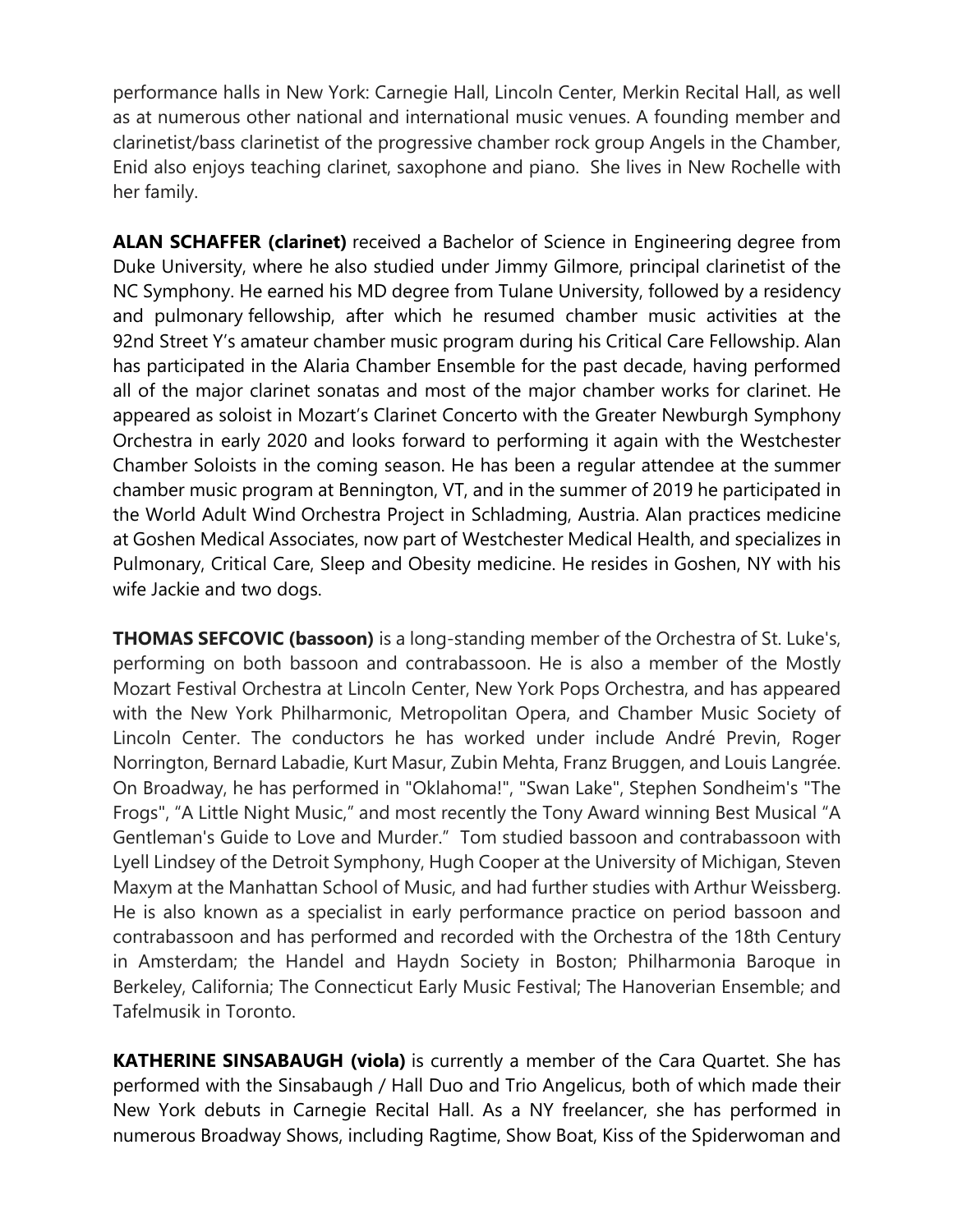with area freelance orchestras. She has toured with Barbara Streisand, Pavarotti, and Andrea Bocelli to name a few. As a chamber musician, Katherine has performed in The American Landmark Series, Trinity Church, Vermont Mozart Festival, and The Aspen Festival, among many others. Katherine holds a Doctorate in Music and Music Education from Teachers College at Columbia University. Prior studies include an MM from the Manhattan School of Music where she was a scholarship student of Karen Tuttle and Burton Kaplan and a BA from Barnard College-Columbia University where she studied with Paul Doktor at The Juilliard School, receiving among other prizes the Alpha Zeta Fellowship. An active researcher and writer, Katherine has presented at the International Suzuki Conference, MENC, Gender in Women, and RIME and her research focus includes gender issues, instrumental selection, self-regulated learning and music partnerships. Dr. Sinsabaugh is the Supervisor of Fine and Performing Arts in Port Chester - Rye UFSD school district and is an Assistant Adjunct Professor at Teachers College, Columbia University.

**BERNARD TAMOSAITIS (cello, conductor)** was born in Brooklyn, New York and studied at the Juilliard School with Channing Robbins, where he graduated with a B.A. in violoncello. As principal of the Bellas Artes Orchestra of Mexico City and subsequently as a member of the Quinteto de Xalapa, a resident chamber ensemble at the University of Veracruz, Mr. Tamosaitis performed extensively throughout Mexico and Latin America. As cello soloist, he has performed on tour with the New York Symphonic Ensemble, and with the Sinfonica de El Salvador, the Sound Shore and in May 2019 performed the Schumann Cello Concerto with the St. Thomas Orchestra. Mr. Tamosaitis is a member of Canta Libre, a chamber ensemble which frequently performs throughout the region. Canta Libre's CD of French chamber music for harp, flute and strings was hailed by BBC Music Magazine as its CD of the month in 2013. In 2002, Mr. Tamosaitis founded the St. Thomas Orchestra and continues as its Music Director. The orchestra has developed over the years into one of the premier community-based orchestras in the region (www.storchestra.org)

**MARC WAGER (French horn)** has performed extensively in symphony orchestras and for musicals and operas.  He currently plays with the St. Thomas Orchestra, based in White Plains, and his previous tenures have included the Albert Einstein Symphony and the Chappaqua Chamber Orchestras. He has also appeared with the Ridgefield Symphony and with the Bermuda, Yonkers and New York Philharmonics.  In addition to his ensemble work, Marc has appeared as guest soloist with orchestras in works including Weber's Concertino and Mozart's Sinfonia Concertante for Wind. He has performed with notables Glenn Dicterow and Karen Dreyfus, and remains an active chamber musician, appearing with the Angels in the Chamber, with the former Amber Woodwind Quintet, and at chamber music programs at Bennington College and Kinhaven, and has performed over 200 musicals and operas. A graduate of Lehigh University, Dr. Wager earned his medical degree at the Albert Einstein College of Medicine and has devoted his professional practice to Pediatrics.